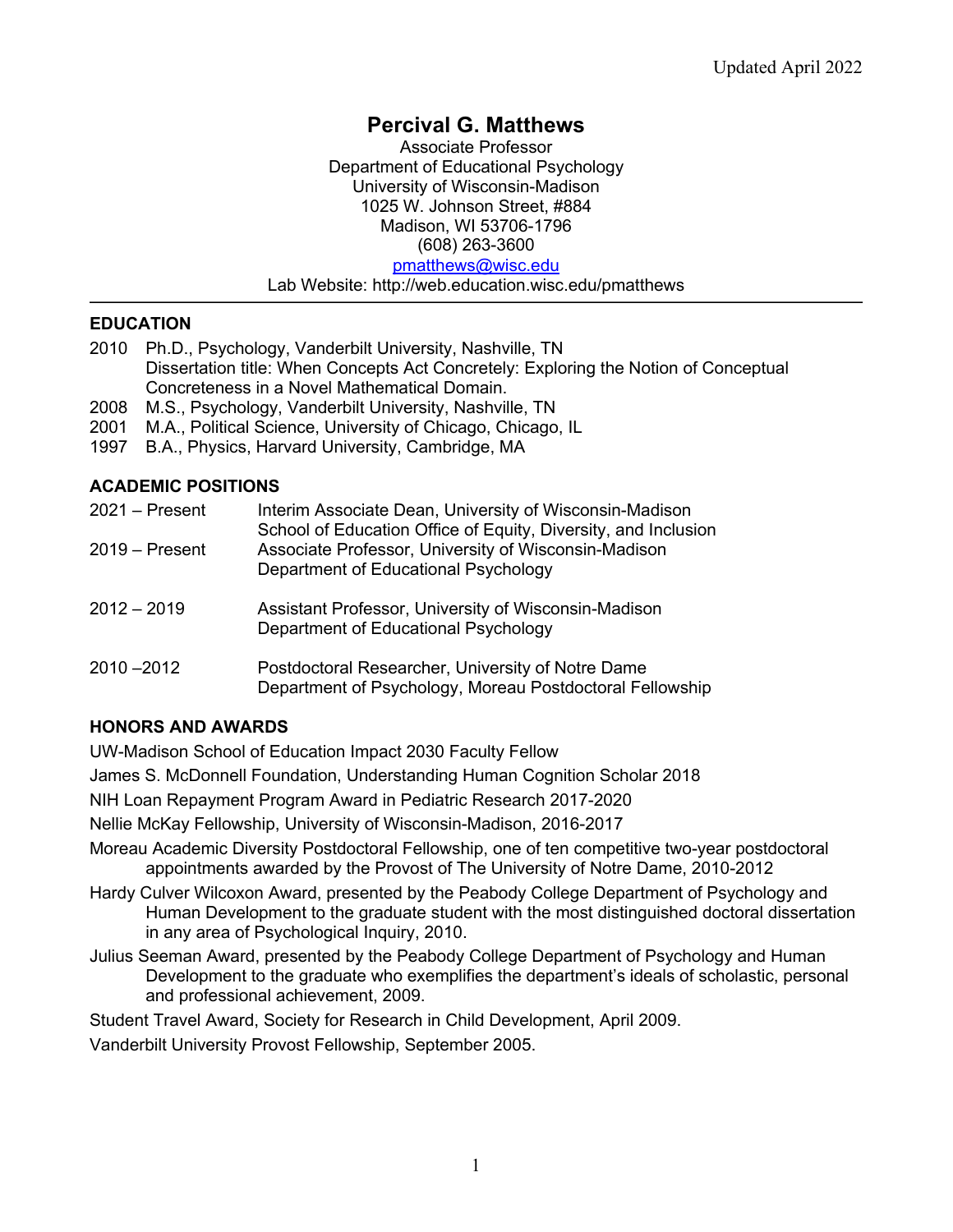#### **RESEARCH AND PUBLICATIONS ARTICLES IN REFEREED JOURNALS**

- 1. Chesney, D. L., & Matthews, P. G. (2022). Circling around number: People can accurately extract numeric values from circle area ratios. *Psychonomic Bulletin & Review*, 1-11.
- 2. Park, Y., & Matthews, P. G. (2021). Revisiting and refining relations between nonsymbolic ratio processing and symbolic math achievement. *Journal of Numerical Cognition*, *7*(3), 328-350.
- 3. Thompson, C. A., Taber, J. M., Sidney, P. G., Fitzsimmons, C. J., Mielicki, M. K., Matthews, P. G., Schemmel, E. A., Simonovic, N., Foust, J. L., Aurora, P., Disabato, D. J., Seah, T. H. S., Schiller, L. K., & Coifman, K. G. (2021). Math matters: A novel, brief educational intervention decreases whole number bias when reasoning about COVID-19. *Journal of Experimental Psychology: Applied, 27*(4), 632– 656. https://doi.org/10.1037/xap0000403
- 4. Hubbard, E.M. & Matthews, P.G. (2021) The Number Sense Represents (Rational) Numbers (commentary). *Behavioral and Brain Sciences*, *44*
- 5. Park, Y., Viegut, A. A., & Matthews, P. G. (2021). More than the sum of its parts: Exploring the development of ratio magnitude versus simple magnitude perception. *Developmental Science*, *24*(3), e13043.
- 6. Fyfe, E. R., Matthews, P. G., & Amsel, E. (2020). College developmental math students' knowledge of the equal sign. *Educational Studies in Mathematics*, *104*(1), 65-85.
- 7. Kalra, P. B., Hubbard, E. M., & Matthews, P. G. (2020). Taking the relational structure of fractions seriously: Relational reasoning predicts fraction knowledge in elementary school children. *Contemporary Educational Psychology*, *62*, 101896.
- 8. Kalra, P. B., Binzak, J. V., Matthews, P. G., & Hubbard, E. M. (2020). Symbolic fractions elicit an analog magnitude representation in school-age children. *Journal of Experimental Child Psychology*, *195*, 104844
- 9. Meng, R., Matthews, P. G., and Toomarian, E. Y. (2019). The Relational SNARC: Spatial Representation of Nonsymbolic Ratios. *Cognitive Science.*
- *10.* Chesney, D. L., & Matthews, P. G. (2018). Task constraints affect mapping from approximate number system estimates to symbolic numbers. *Frontiers in Psychology.*
- *11.* Matthews, P. G. & Fuchs, L. S. (2018). Keys to the gate? Equal sign knowledge at 2nd grade predicts 4th grade algebra competence. *Child Development.*
- 12. Matthews, P. G. & Ellis, A. B. (2018). Natural alternatives to natural number: The case of ratio. *Journal of Numerical Cognition.*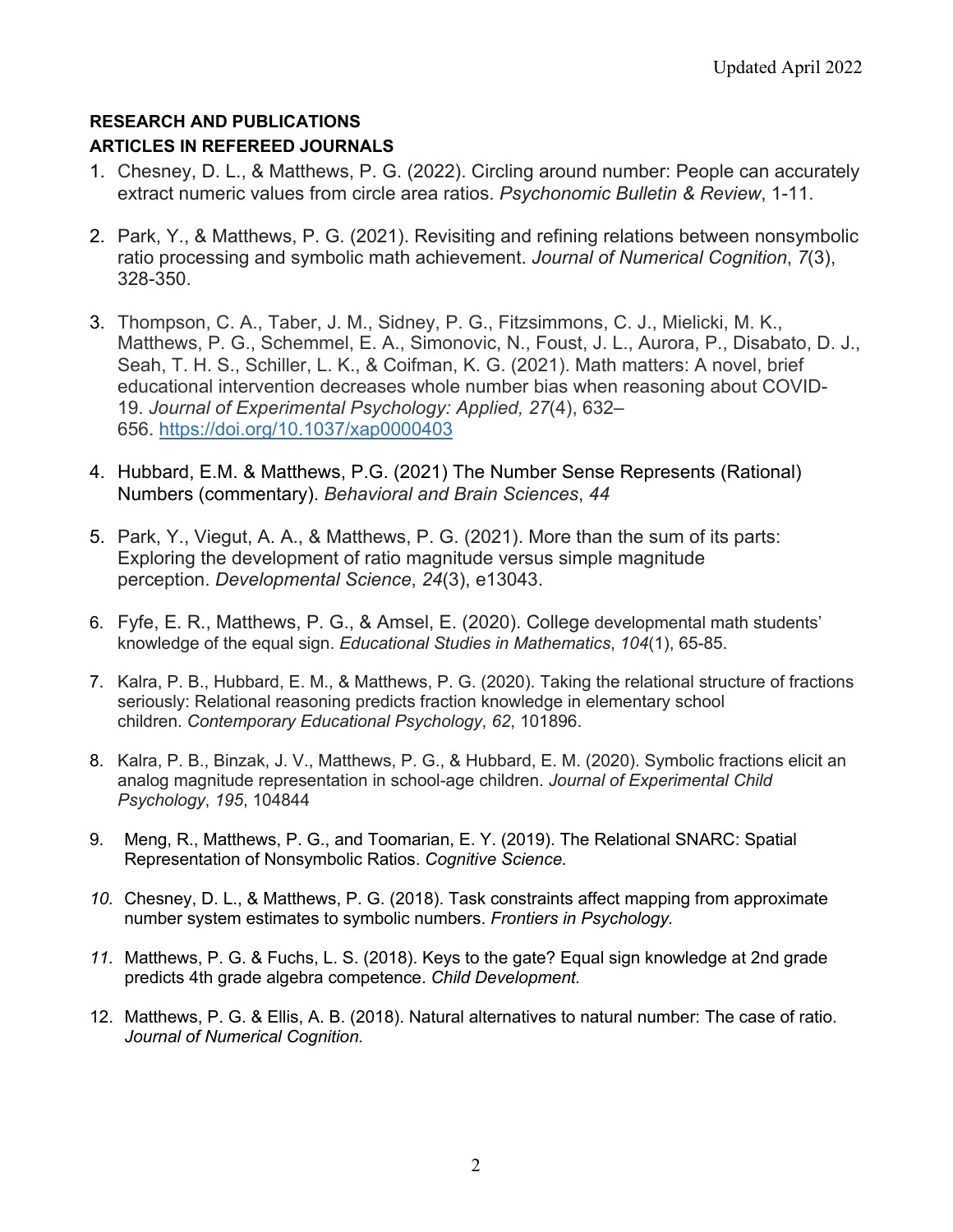- 13. Fyfe, E. R., Matthews, P. G., Amsel, E., McEldoon, K. L., and McNeil, N. M. (2018). Assessing formal knowledge of math equivalence among algebra and pre-algebra students. *Journal of Educational Psychology*, *110*(1), 87*.* doi: 10.1037/edu0000208
- 14. McCaffrey, T. & Matthews, P. G. (2017). An emoji is worth a thousand variables. *The Mathematics Teacher.* doi: 10.5951/mathteacher.111.2.0096
- *15.* Sidney, P. G., Thompson, C. A., Matthews, P. G. & Hubbard, E. M. (2017). From continuous magnitudes to symbolic numbers: The centrality of ratio. *Behavioral and Brain Sciences,* 40*.* doi: 10.1017/S0140525X16002284
- 16. Rau, M. A. & Matthews, P. G. (2017). How to make 'more' better? Principles for effective use of multiple representations to enhance students' learning about fractions. *ZDM, 49*(4), 531-544. doi: 10.1007/s11858-017-0846-8
- 17. Matthews, P.G., & Hubbard, E. M. (2017). Making space for spatial proportions. *Journal of Learning Disabilities*, *50*(6), 644-647. doi: 10.1177/0022219416679133
- 18. Matthews, P. G., & Lewis, M. R. (2017). Fractions we can't ignore: The ratio congruity effect. *Cognitive Science, 41*(6), 1656-1674. doi: 10.1111/cogs.12419
- 19. Hubbard, E. M., Matthews, P.G., & Samek, A. S. (2016). Using online compound interest tools to improve financial literacy. *The Journal of Economic Education*, 47, 106-120. doi: 10.1080/00220485.2016.1146097
- 20. Matthews, P. G., Lewis M. R., & Hubbard, E. M. (2016). Individual differences in nonsymbolic ratio processing predict symbolic math performance. *Psychological Science*, *27*(2), 191-202. doi: 10.1177/0956797615617799 Featured in Psychology Today: https://www.psychologytoday.com/blog/finding-the-nexteinstein/201601/do-humans-have-basic-capacity-understand-fractions
- 21. Matthews, P. G., & Chesney, D. L. (2015). Fractions as percepts? Exploring cross-format distance effects for fractional magnitudes. *Cognitive Psychology*, *78*, 28-56. doi: 10.1016/j.cogpsych.2015.01.006
- 22. Byrd, C. E., McNeil, N. M., Chesney, D. L., & Matthews, P. G. (2015). A specific misconception of the equal sign acts as a barrier to children's learning of early algebra. *Learning and Individual Differences*, 38, 61-67. doi: 10.1016/j.lindif.2015.01.001
- 23. Chesney, D. L., McNeil, N. M., Matthews, P. G., Byrd, C. E., Petersen, L. A., Wheeler, M. C., ... & Dunwiddie, A. E. (2014). Organization matters: Mental organization of addition knowledge relates to understanding math equivalence in symbolic form. *Cognitive Development*, *30*, 30-46. doi: 10.1016/j.cogdev.2014.01.001
- 24. Chesney, D. L., & Matthews, P. G. (2013). Knowledge on the line: Manipulating beliefs about the magnitudes of symbolic numbers affects the linearity of line estimation tasks. *Psychonomic Bulletin & Review*, *20*(6), 1146-1153. doi: 10.3758/s13423-013-0446-8
- 25. McNeil, N. M., Chesney, D. L., Matthews, P. G., Fyfe, E. R., Petersen, L. A., Dunwiddie, A. E., & Wheeler, M. C. (2012). It pays to be organized: Organizing arithmetic practice around equivalent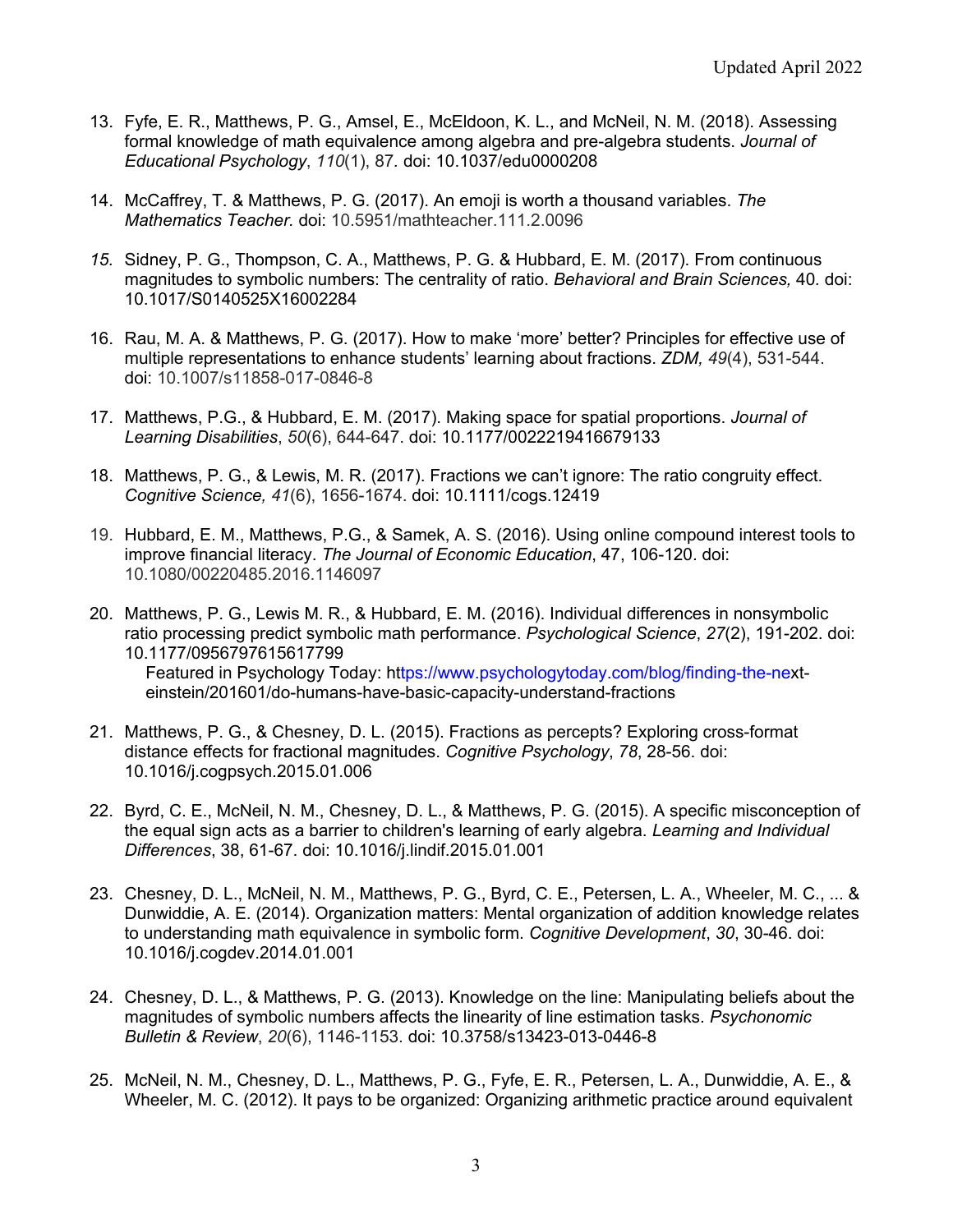values facilitates understanding of math equivalence. *Journal of Educational Psychology*, *104*(4), 1109. doi: 10.1037/a0028997

- 26. \*Matthews, P.G., Rittle-Johnson, B., McEldoon, K., & Taylor, R. (2012). Measure for measure: What combining diverse measures reveals about children's understanding of the equal sign as an indicator of mathematical equality. *Journal for Research in Mathematics Education*, *43*(3), 316- 350. doi: 10.5951/jresematheduc.43.3.0316
- 27. Rittle-Johnson, B., Matthews, P. G., Taylor, R. S., & McEldoon, K. L. (2011). Assessing knowledge of mathematical equivalence: A construct-modeling approach. *Journal of Educational Psychology*, *103*(1), 85. doi: 10.1037/a0021334
- 28. Matthews, P.G., & Rittle-Johnson, B. (2009). In pursuit of knowledge: Comparing selfexplanations, concepts, and procedures as pedagogical tools. *Journal of Experimental Child Psychology*, *104*(1), 1-21. doi: 10.1016/j.jecp.2008.08.004

#### **BOOK CHAPTERS & CONFERENCE PROCEEDINGS**

- 29. Matthews, P. G. & Ziols, R. (2019). What's perception got to do with it? Re-framing Foundations for Rational Numbers. In Norton, A. & Alibali, M. W. (Eds). *Constructing number: Merging perspectives from psychology and mathematics education*. New York: Springer.
- 30. Fyfe, E. R., Matthews, P. G., & Amsel, E. (2017). College students' knowledge of the equal sign and its relation to solving equations. In E. Galindo & J. Newton (Eds.), *Proceedings of the 39th Annual Meeting of the North American Chapter of the International Group for the Psychology of Mathematics Education* (pp. 279-282). Indianapolis, IN.
- 31. Matthews, P. G., Meng, R., Toomarian, E. Y. & Hubbard, E. M. (2016). The relational SNARC: spatial representation of nonsymbolic ratios? In A. Papafragou, D. Grodner, D. Mirman & J. C. Trueswell (Eds.), *Proceedings of the 38th Annual Conference of the Cognitive Science Society* (pp. 2651-2656). Philadelphia, PA: Cognitive Science Society.
- 32. Lewis, M.R., Matthews, P. G., & Hubbard, E. M. (2015). Neurocognitive architectures and the non-symbolic foundations of fraction understanding. In D. B. Berch, D. C. Geary, & K. Mann Koepke (Eds.), *Development of mathematical cognition: Neural substrates and genetic influences*. San Diego, CA: Academic Press.
- 33. Ziols, R. & Matthews, P.G. (2015). Exploring a 'not-so-common' common fraction representation. In T. G. Bartell, T. G., Bieda, K. N., Putnam, R. T., Bradfield, K., & Dominguez, H. (Eds.), *Proceedings of the 37th annual meeting of the North American Chapter of the International Group for the Psychology of Mathematics Education*. East Lansing, MI: Michigan State University.
- 34. Matthews, P.G., Chesney, D.L., & McNeil, N.M. (2014). Are fractions natural numbers too? In P. Bello P., Guarini M., McShane M. & Scassellati B. (Eds.) *Proceedings of the 36th Annual Conference of the Cognitive Science Society* (pp. 982-987). Austin TX: Cognitive Science Society.
- 35. Lewis, M.R., Matthews, P.G., & Hubbard, E. M. (2014). The neurocognitive roots of fraction knowledge. In P. Bello, M. Guarini, M. McShane, & B. Scassellati (Eds.), *Proceedings of the 36th Annual Conference of the Cognitive Science Society* (pp. 2549-2554) Austin, TX: Cognitive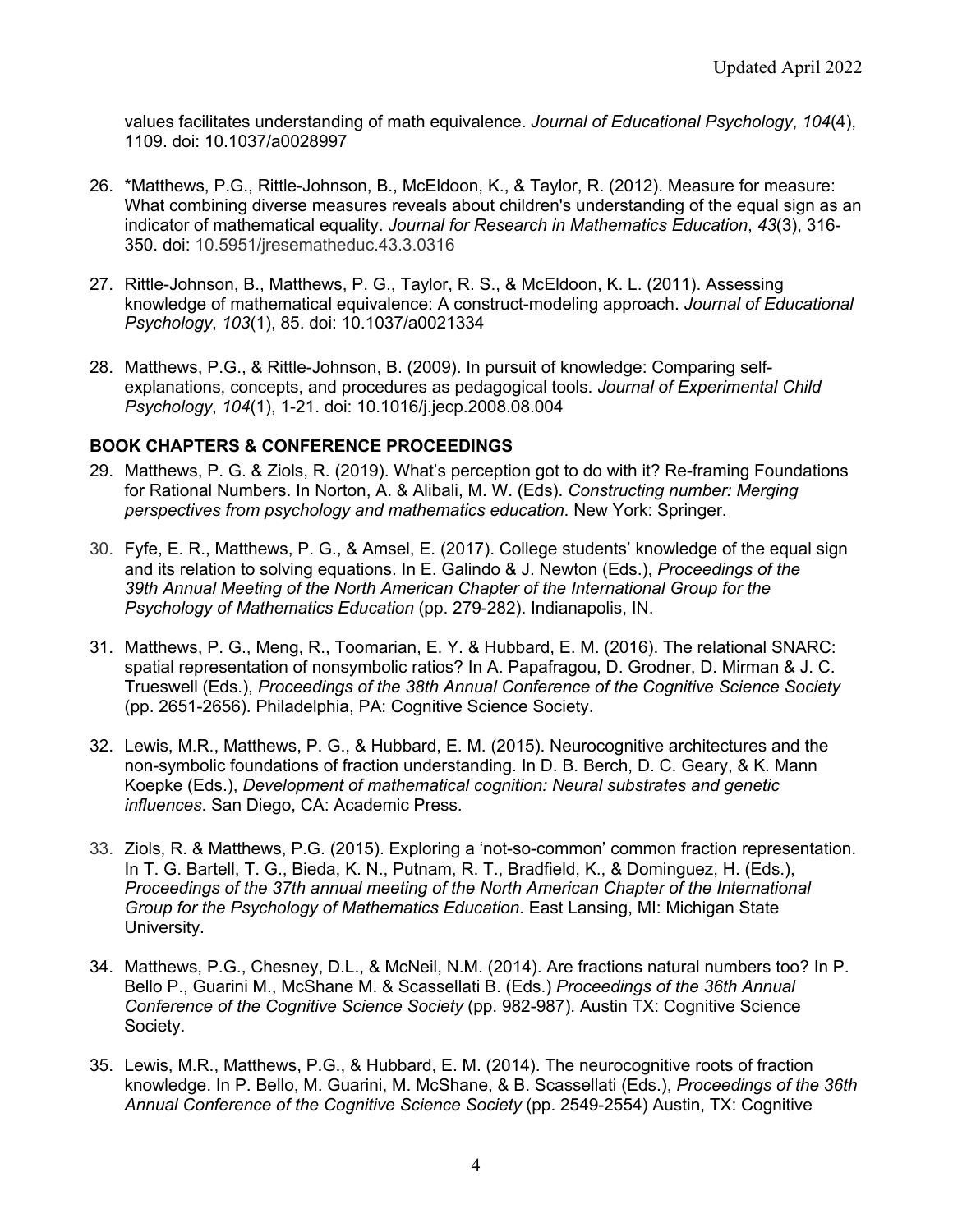Science Society.

- 36. Matthews, P. G. & Chesney, D. L. (2011). Straightening up: Number line estimates shift from log to linear with additional information. In L. Carlson, C. Hölscher, & T. Shipley (Eds.), *Proceedings of the 33rd Annual Conference of the Cognitive Science Society* (pp. 1936-1941). Boston, MA: Cognitive Science Society.
- 37. \*Matthews, P. G. & Rittle-Johnson, B. (2007). To teach by concept or by procedure? Making the most of self-explanations. In D. S. McNamara & J. G. Trafton (Eds.), *Proceeding*s *of the 29th Annual Meeting of the Cognitive Sciences Society* (pp. 1283-1288). Nashville, TN: Cognitive Science Society.

#### **RESEARCH SUPPORT**

Extramural Funding:

- IES Grant R305U200004, subaward 401022-UWM: An Educational Intervention to Combat Whole Number Bias in Risk Perceptions in an Ambiguous Health Context: COVID-19, co-PI with PI Clarissa Thompson and co-PIs J. Taber, K. Coifman, and P. Sidney (subaward \$12,496, 2020- 2022).
- NSF Science of Learning #1824182: Cultivating Knowledge of Mathematical Equivalence, PI with co-PIs M. Alibali and A. Stephens (\$670,986, 2018-2021).
- James S. McDonnell Understanding Human Cognition: Theoretical and Pedagogical Implications of the Nonsymbolic Ratio Processing System, PI (\$600,000, 2018-2024).
- NIH R01 Grant HD088585: Perceptual and Cognitive Mechanisms of Developing Fractions Knowledge: A Cross-Sequential Approach, Dual PI with E. Hubbard (\$1,878053, 2016–2021).
- NSF REAL Grant #1420211: Using Nonsymbolic Ratios to Promote Fraction Knowledge: A Neurocognitive Approach, PI with co-PI E. Hubbard (\$499,997, 2014–2017, in NCE).
- NIH R03 Grant HD081087: Delimiting and Leveraging Children's Natural Sense of Proportion, PI (\$150,500, 2014–2016).
- NSF DGE Grant # 1545481: LUCID A Project-focused Cross-disciplinary Graduate Training Program for Data-enabled Research in Human and Machine Learning and Teaching, core faculty (\$2,999,767, 2015 – 2020).

Intramural Funding:

- Wisconsin Alumni Research Foundation: Cultivating Mathematical Equivalence, PI (\$31,974, 2017- 2018, declined).
- University of Wisconsin Madison Graduate School Research Committee, Optimizing Mathematics Learning and Teaching, co-PI with Martha Alibali, Timothy Rogers, and Jerry Zhu (\$117,516, 2015-2017).
- Wisconsin Alumni Research Foundation: Delimiting Children's Natural Sense of Proportion, PI (\$37,182 awarded, \$10,456 declined, 2014-2015).
- Wisconsin Alumni Research Foundation: Exploring the Number Sense, PI (\$32,331, 2013-2014).
- Wisconsin Alumni Research Foundation: CIViz: Development of Compound Interest Visualizations and Testing of Design Principles for Improving Financial Literacy, co-PI with Edward Hubbard and Anya Samek (2013-2014, \$48,154.00).

#### **CONFERENCE PRESENTATIONS**

Mielicki, M. K., Fitzsimmons, C. J., Schiller, L. K., Scheibe, D., Taber, J. M., Sidney, P. G., Matthews, P. G., Coifman, K. G., Waters, E. A., & Thompson, C. A. (2022, April). The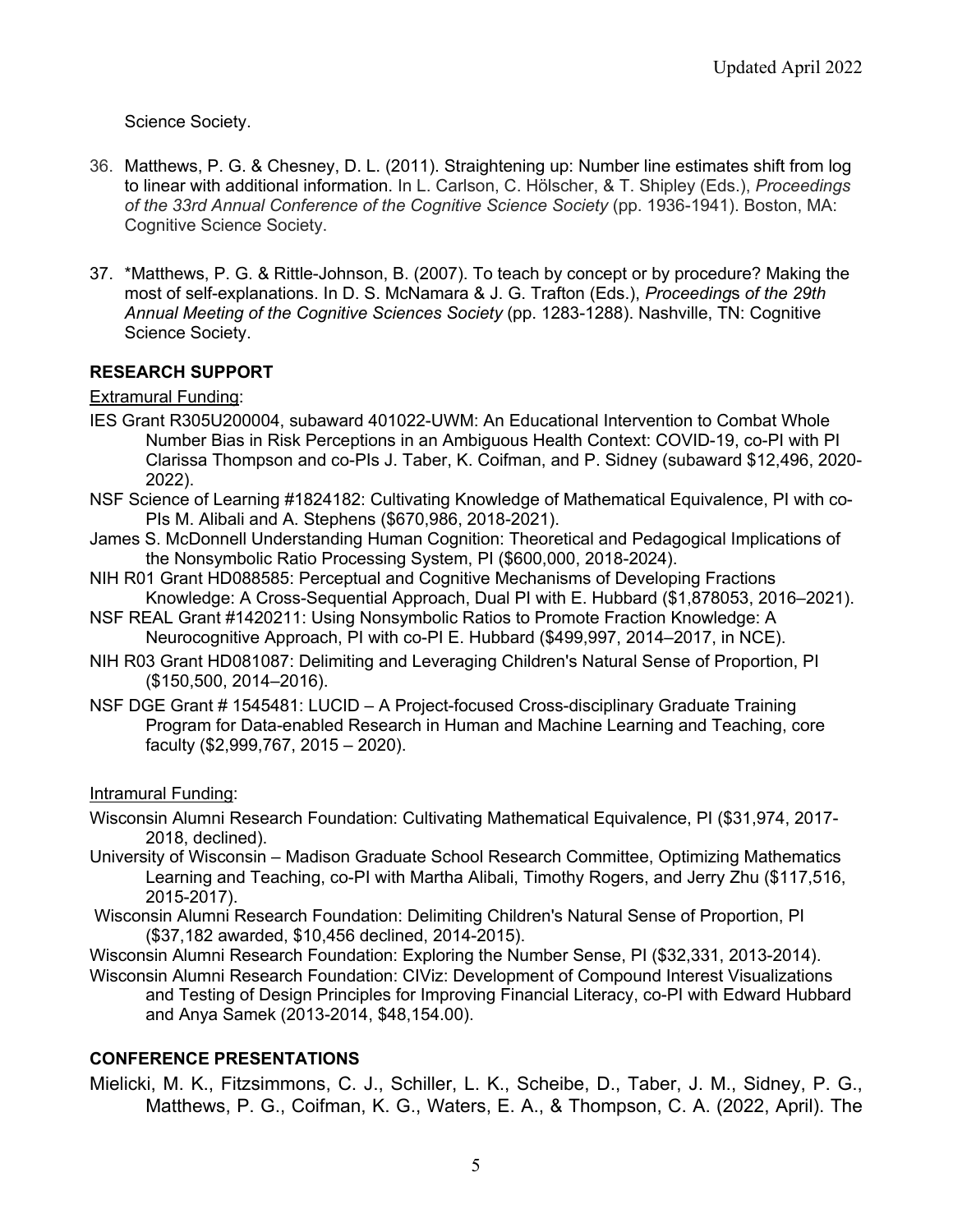picture of health: Visuals and health-related math problem solving. Paper to be presented at the 94<sup>th</sup> Annual Meeting of the Midwestern Psychological Association, Chicago, IL.

- Viegut, A. A. & Matthews, P.G. (postponed due to COVID-19). *Using analogy to improve fraction understanding*. Talk to be presented at Mathematics Cognition and Learning Society Conference, Dublin, Ireland.
- Viegut, A. A., Donovan, A. M., Brown, S. A., Matthews, P. G., Alibali, M. W. (postponed due to COVID-19). *Gesture use in a nonsymbolic and symbolic fraction comparison task.* Poster to be presented at Mathematics Cognition and Learning Society Conference, Dublin, Ireland.
- Park, Y., Dean, D.3<sup>rd</sup>, Binzak, J.V., Matthews, P.G., & Hubbard, E.M. (May, 2020) Symbolic and Non-Symbolic Fractions Relate to Different White Matter Tracts: A Cross-Sectional Diffusion MRI Tractography Study. Poster presented at *the 27th Annual Meeting of Cognitive Neuroscience Society Annual Meeting*, Virtual Conference due to COVID-19.
- Sterling-Alves, I., Park, Y., Kalra, P.B., Binzak, J.V., Matthews, P.G., & Hubbard, E.M. (May, 2020). Educational Experience Connect Symbolic Fractions to Parietofrontal Nonsymbolic Ratio Processing Systems. Poster presented at *the 27th Annual Meeting of Cognitive Neuroscience Society Annual Meeting*, Virtual Conference due to COVID-19.
- Matthews, P. G., Hubbard, E. M., Kalra, P. & Park, Y. (2020, Apr 17 21) *The Comparative Importance of Two Types of Relational Reasoning for Supporting Fractions Knowledge* [Symposium]. AERA Annual Meeting San Francisco, CA http://tinyurl.com/yx2d4jfx (Conference Canceled)
- Matthews, P.G. (July, 2019) So What's the Big Idea? The Importance of Knowledge Structures for Promoting School Learning. Paper presented at the Rumelhart Symposium of the 41st Annual Conference of the Cognitive Science Society. Montreal, Quebec, Canada.
- Park, Y., Binzak, J.V., Toomarian, E.Y., Kalra, P., Matthews, P.G., & Hubbard, E.M. (April, 2019). Differences in processing symbolic vs. non-symbolic representations ratios: Behavioral and neural evidence. *Paper submitted as part of a symposium to American Education Research Association, Toronto, Canada.*
- Toomarian, E.Y., Park, Y., Matthews, P.G., & Hubbard, E.M. (April, 2019). Spatial-numerical associations of fractions: Evidence from internal and external representations. *Paper submitted*  as part of a symposium to American Education Research Association, Toronto, Canada.
- Park, Y., Viegut, A.A., & Matthews, P.G. (March, 2019). The development of multiple non-symbolic ratio representations in children. *2019 Biennial Meeting on Society for Research in Child Development,* Baltimore, MD.
- Viegut, A.A. Park, Y. & Matthews, P.G. (March, 2019). Number Line Estimation is More than Numerical: Evidence from Nonstandard Number Lines, *2019 Biennial Meeting on Society for Research in Child Development,* Baltimore, MD.
- Matthews, P.G., Binzak, J.V., Kalra, P.B., Park, Y., & Hubbard, E.M. (March, 2019). Perceptual Routes to Rational Numbers. *Paper submitted as part of a symposium to 2019 Biennial Meeting on Society for Research in Child Development,* Baltimore, MD.
- Park, Y., Binzak, J.V., Dean, D.3<sup>rd</sup>, Alexander, A., Matthews, P.G., & Hubbard, E.M. (Sep, 2018). Developmental changes in white matter tracts for symbolic and non-symbolic fractions, *6th Biennial conference on International Mind, Brain and Education Society,* Los Angeles, CA.
- Viegut, A.A. Park, Y., Hubbard, E.M. & Matthews, P.G. (Sep, 2018). Differential improvement in fraction estimation in 2<sup>nd</sup> vs. 5<sup>th</sup> grade children: Longitudinal Analysis, 6<sup>th</sup> Biennial conference *on International Mind, Brain and Education Society,* Los Angeles, CA.
- Park, Y., Binzak, J.V., Toomarian, E.Y., Kalra, P. Matthews, P.G. & Hubbard, E.M. (2018, July). *Developmental changes in children's processing of nonsymbolic ratio magnitudes: A crosssectional fMRI study.* Poster presented at the 40th Annual Meeting of the Cognitive Science Society, Madison, WI.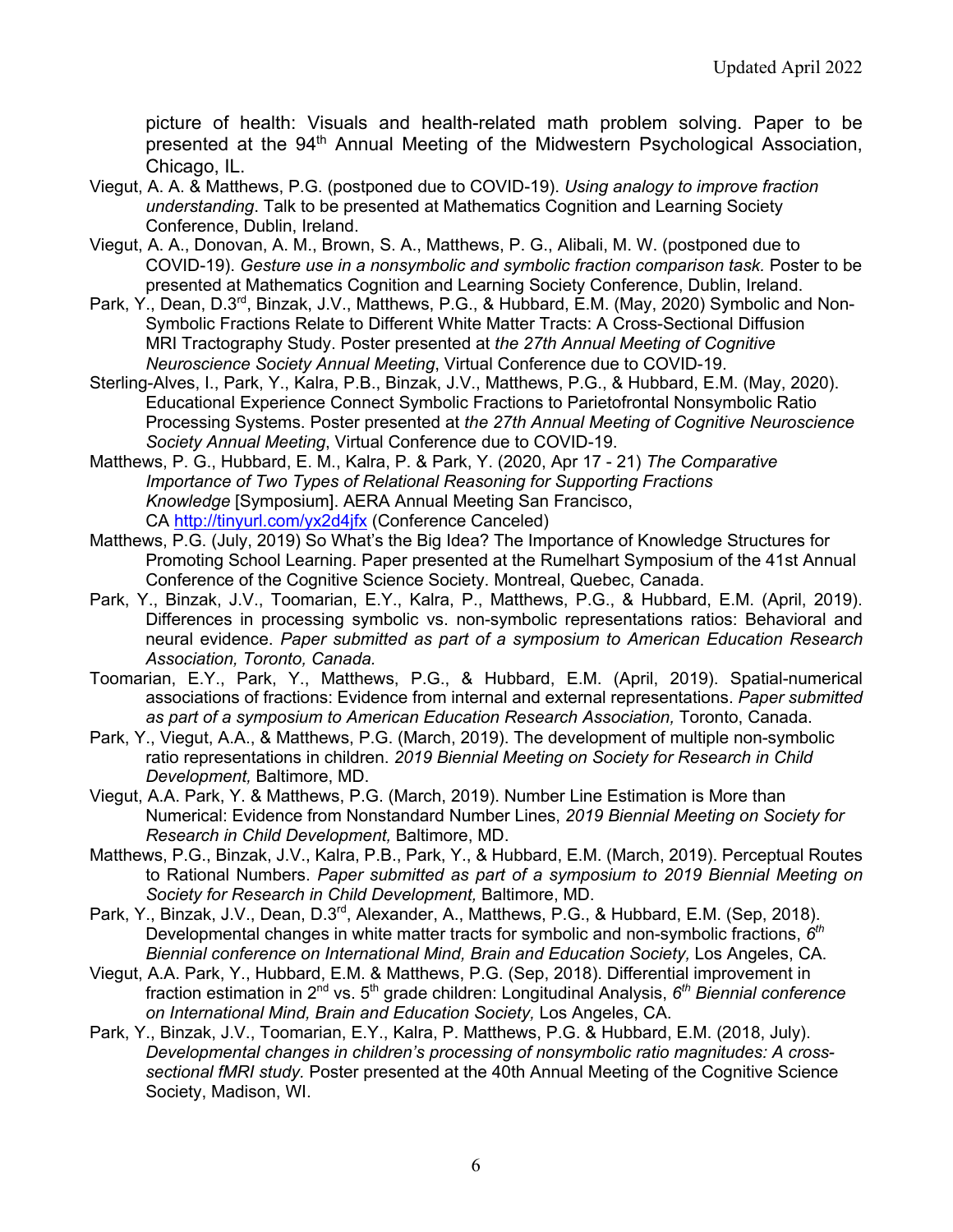- Binzak, J.V., Toomarian, E.Y., Matthews, P.G., & Hubbard, E.M. (2018, July). *Fractions War: An iOS game to measure and train magnitude processing with fractions.* Poster presented at the 40th Annual Meeting of the Cognitive Science Society, Madison, WI.
- Meng, R., Matthews, G. & Hubbard, E.M. (2018, July). *Non-symbolic ratio sense supports symbolic fraction success.* Poster presented at the 40th Annual Meeting of the Cognitive Science Society, Madison, WI.
- Matthews, P.G., Meng. R., Binzak, J.V., Toomarian, E.Y. & Hubbard, E.M. (2018, April). *Similar behavioral effects for nonsymbolic ratio processing and symbolic fractions suggests common mechanisms.* Talk presented at the Math Cognition Learning Society Meeting, Oxford, UK.
- Kalra, P.B., Binzak, J.V., Park, Y., Toomarian, E.Y., Matthews, P.G. & Hubbard, E.M. (2018, March). Individual differences in IPS and PFC function predict fraction knowledge in children. Poster presented at the Cognitive Neuroscience Society Meeting, Boston, MA.
- Binzak, J.V., Park, Y., Toomarian, E.Y., Kalra, P.B., Chuang, Y.-S., Matthews, P.G. & Hubbard, E.M. (2018, March). *Neurocognitive relationships between nonsymbolic and symbolic ratio processing in children and adults.* Poster presented at the Cognitive Neuroscience Society Meeting, Boston, MA.
- Kalish, C. W., Meng, R, Seng, A. & Matthews P. G. (2017, July). *Optimizing mathematics learning Effects of continuous and nominal practice format on transfer of arithmetic skills*. Poster presented at the 39th Annual Conference of the Cognitive Science Society. London, UK.
- Meng, R. & Matthews, P. G. (2017, July). *Presentation format modulates adults' automatic processing of proportions.* Poster presented at the 39th Annual Conference of the Cognitive Science Society. London, UK.
- Hubbard, E. M., Binzak, J. V. & Matthews, P. G. (2017, July). *Grounding fractions in the RPS: Common distance effects for symbolic fractions and non-symbolic ratios suggest shared processing.* Talk presented at the 5<sup>th</sup> annual Midwest Meeting on Mathematical Thinking, Minneapolis, MN.
- Meng, R. & Matthews, P. G. (2017, July). *Presentation format modulates adults' automatic processing*  of proportions. Poster presented at the 5<sup>th</sup> annual Midwest Meeting on Mathematical Thinking, Minneapolis, MN.
- Park, Y. E. & Matthews, P. G. (2017, July). *Proportional reasoning in the context of continuous vs.*  discretized: Adults go wrong where children go wrong. Poster presented at the 5<sup>th</sup> annual Midwest Meeting on Mathematical Thinking, Minneapolis, MN.
- Matthews, P. G. (2017, May) Getting a feel for fractions: Moving From perceptually privileged representations to formal symbols. In D. H. Uttal (Chair), *On the Interaction Between Embodied and Symbolic Mathematics Knowledge: Implications for Instruction.* Symposium conducted at the meeting of the American Educational Research Association, San Antonio, TX.
- Matthews, P. G. & Fyfe, E. R. (2017, April). *Assessing knowledge of symbolic math equivalence among middle school algebra and pre-algebra students*. Poster presented at the Biennial Meeting of the Society for Research in Child Development (SRCD), Austin, TX.
- Ziols, R. & Matthews, P.G. (2016, August). *Beyond comparison and counting: What a "sense of proportion" might mean for mathematics education.* Talk presented at the 13<sup>th</sup> International Congress on Mathematical Education, Hamburg, Germany.
- Meng, R., Matthews, P. G., Toomarian, E. Y., & Hubbard, E. M. (2016, July). *The relational SNARC: Spatial representation of nonsymbolic ratios?* Paper presented at the 4<sup>th</sup> Annual Midwest Meeting on Mathematical Thinking, Madison, WI.
- Binzak, J. V., Toomarian, E. Y., Matthews, P. G., & Hubbard, E. M. (2016, July). *New computer and tablet-based programs for exploring links between nonsymbolic ratio processing and symbolic*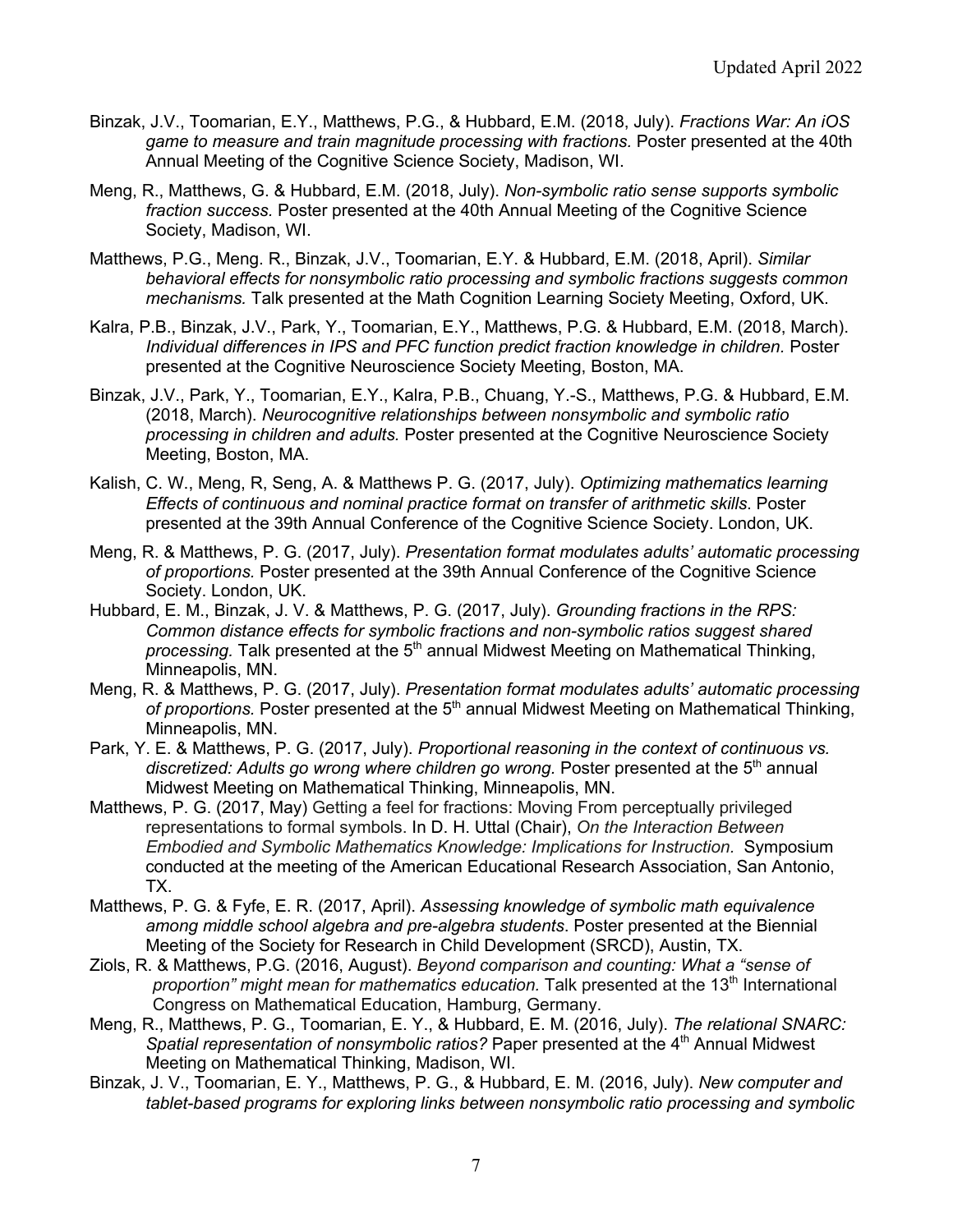*fractions knowledge.* Poster presented at the 4<sup>th</sup> Annual Midwest Meeting on Mathematical Thinking, Madison, WI.

- Leatham, K. R., Matthews, P. G., Cai, J. & Langrall, C. W. (2016, April). *The role of theoretical frameworks in research dissemination.* Talk presented at the Annual Research Conference of National Council of Teachers of Mathematics, San Francisco, CA.
- Matthews, P. G. (2015, August) *The ratio processing system: A developmental approach.* Paper presented at the 3<sup>rd</sup> annual Midwest Meeting on Mathematical Thinking, Minneapolis, MN.
- Hopkins, R. C., & Matthews, P. G. (2015, August). *Adult differences in fraction knowledge: Measuring*  reasoning with problem-solving strategies. Poster presented at the 3<sup>rd</sup> annual Midwest Meeting on Mathematical Thinking, Minneapolis, MN.
- Matthews, P. G. (2015, March). *Delimiting and leveraging children's natural sense of proportion.*  Poster presented at the Biennial Meeting of the Society for Research in Child Development (SRCD), Philadelphia, PA.
- Matthews, P. G. (2015, April). An alternative route to fractions knowledge. In P.G. Matthews & C. Williams (Chairs), *Fractions Learning: One Subject, Multiple Perspectives.* Symposium conducted at the meeting of the American Educational Research Association, Chicago.
- Hubbard, E. M., Matthews, P.G., & Samek, A. S. (2015, January). *Using interactive compound interest visualizations to improve financial literacy*. Paper presented at the annual Meeting of the American Economic Association, Boston, MA.
- Lewis, M.R., Matthews, P.G. & Hubbard, E.M. (July, 2014). *The Neurocognitive Roots of Fraction Knowledge.* Cognitive Science Society, Quebec City, QB, Canada.
- Matthews, P. G. (2014, July) *The perceptual roots of fraction knowledge: Foundations for understanding magnitude.* Paper presented at the 2<sup>nd</sup> Annual Midwest Meeting on Mathematical Thinking, Madison, WI.
- Lewis, M. R., Matthews, P. G., & Hubbard, E. M. (2014, July). *The perceptual roots of fraction*  knowledge: A neurocognitive approach. Paper presented at the 2<sup>nd</sup> annual Midwest Meeting on Mathematical Thinking, Madison, WI.
- Ziols, R., Matthews, P.G., Lewis, M.R., Toomarian, E.Y. & Hubbard, E.M. (2014, July). *Refining*  fraction constructs: An exploratory study of preference and generalization. 2<sup>nd</sup> Annual Midwest Meeting on Mathematical Thinking. Madison, WI.
- Lewis, M.R., Matthews, P.G. & Hubbard, E.M. (2014, May). *The "Rational Brain System" and fraction learning.* NICHD Mathematical Cognition Conference, Washington, DC.
- Matthews, P. G. (2013, July). *Perhaps fractions are natural numbers too: A rational approach to number sense.* Paper presented at 1st annual Midwest Meeting on Mathematical Thinking, Minneapolis, MN.
- Lewis, M.R., Matthews, P. G., & Hubbard, E. M. (2013, July). *Mappings between nonsymbolic ratios and arabic fractions.* Poster presented at the 1st annual Midwest Meeting on Mathematical Thinking, Minneapolis, MN.
- Matthews, P. G. (2013, June). *Evaluating the interpretation of number line estimation tasks.* Paper presented at a symposium co-organized by P.G. Matthews and E. Amsel on Developmental and Instructional issues in mathematical reasoning, at the 2013 Annual Meeting of the Jean Piaget Society, Chicago, IL.
- Bryd, C. E., McNeil, N. M., Chesney, D. L., Matthews, P. G. (2013, April). *Children's "arithmeticspecific" interpretation of the equal sign constitutes risk for poor learning of early algebra*. Poster presented at the Biennial Meeting of the Society for Research in Child Development (SRCD), Seattle, WA.
- Chesney, D. L., McNeil, N. M., Matthews, P. G., Bryd, C. E., Petersen, L. A., Wheeler, M. C., Fyfe, E. R., & Dunwiddie, A. E. (2013, April). Organization matters: Children's mental organization of arithmetic knowledge correlates with understanding of math equivalence*.* In B. Rittle-Johnson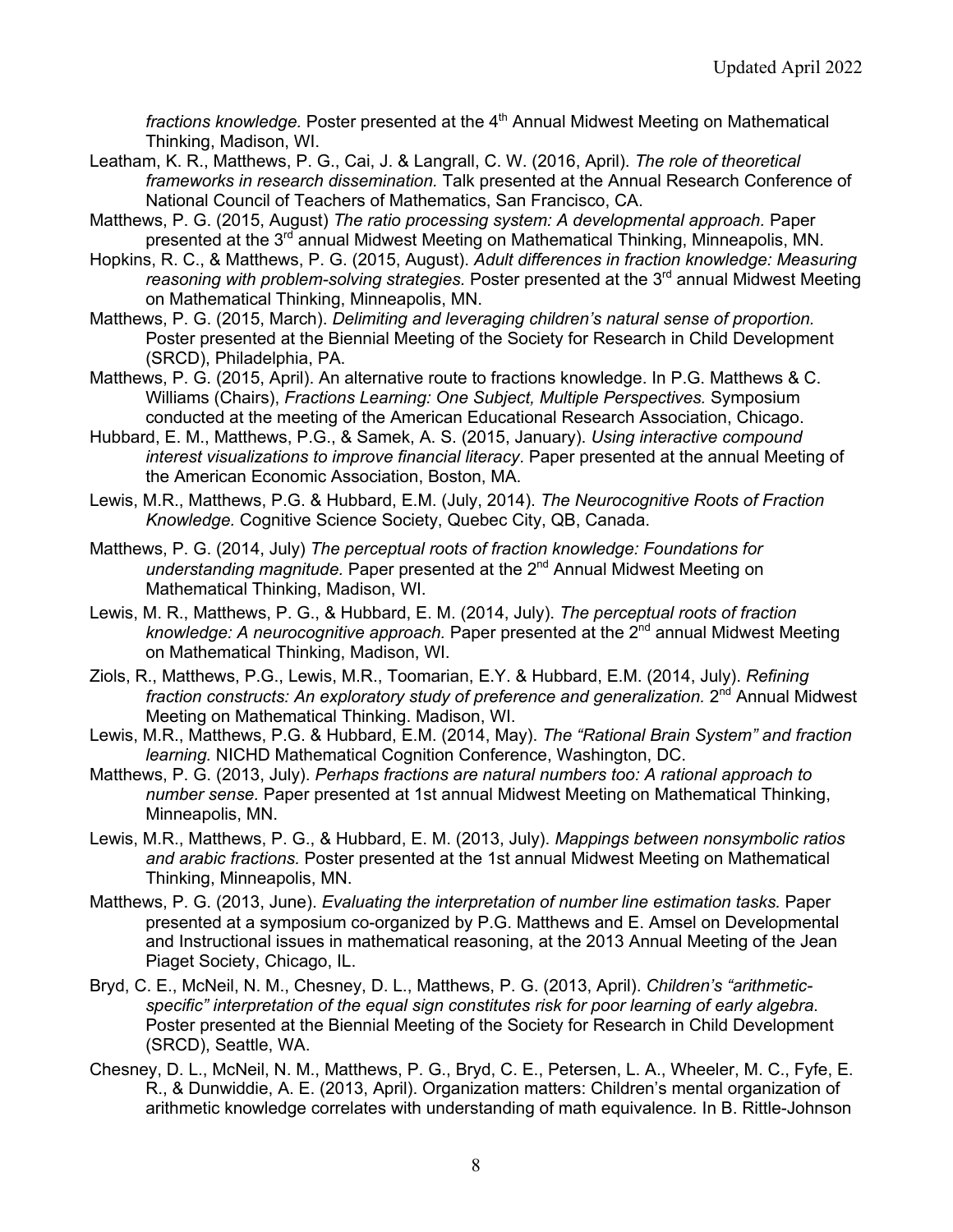(Chair), *Representation, Concepts, and Problem-Solving: Mathematics*. Paper symposium presented at the Biennial Meeting of the Society for Research in Child Development (SRCD), Seattle, WA.

- Chesney, D. L., Matthews, P. G., & McNeil, N. M. (2013, May). *Fraction format affects adults' performance on magnitude comparison problems.* Poster presented at the annual convention for the Association for Psychological Sciences, Washington, D.C.
- Chesney, D. L. & Matthews, P. G. (2012, May). *Proportions on the line: Line estimation tasks are proportion judgment tasks*. Poster presented at the annual convention for the Association for Psychological Sciences, Chicago, Illinois.
- Matthews, P. G., Rittle-Johnson, B., Taylor, R. T., & McEldoon, K. L. (2011, April). *Understanding the equal sign as a gateway to algebraic thinking.* Poster presented at the 2011 Biennial Meeting of the Society for Research in Child Development, Montreal.
- Matthews, P. G. (2010, August). *Are Hindu-Arabic numerals concrete or abstract symbols?* Poster presented at the 32nd Annual Conference of the Cognitive Science Society. Portland, OR.
- Rittle-Johnson, B., Matthews, P. G., Taylor, R. T., & McEldoon, K. L. (2010, March). *Understanding the equal sign as a gateway to algebraic thinking.* Paper presented at the Society for Research in Educational Effectiveness. Washington, DC.
- Matthews, P. G. & Rittle-Johnson, B. (2009, April). Dual dimensions for concreteness? In P.G. Matthews (Chair), *Unpacking concreteness – understanding how symbol choice affects learning and transfe*r. Symposium presented at the Biennial Meeting of the Society for Research in Child Development, Denver, CO.
- Rittle-Johnson, B., Matthews, P. G. & Saylor, M. M. (2009, April). *Promoting explanations to support mathematics learning.* Paper presented at the Biennial Meeting of the Society for Research in Child Development, Denver, CO.
- Taylor, R. S., Rittle-Johnson, B., Matthews, P. G. & McEldoon, K. L. (2009, March). *Mapping children's understanding of mathematical equivalence.* Paper presented at the conference of the Society for Research in Educational Effectiveness. Crystal City, VA.
- Matthews, P. G. & Rittle-Johnson, B. (2008, June). *In search of transfer: Concrete may lay a weak foundation.* Poster presented at the 2008 Institute of Education Sciences Research Conference, Washington, D.C.
- Go, S. C., Matthews, P. G., Rittle-Johnson, B., & Carr, T. H. (2007, November). *When adults think like kids about equality: schema activation and time pressure in mathematical problem solving.* Paper presented at the 2007 Annual Meeting of the Psychonomic Society, Long Beach, CA.
- Matthews, P. G., & Rittle-Johnson, B. (2007, April). *Concepts or procedures? Making the most of selfexplanations*. Poster presented at the 2007 Institute of Education Sciences Research Conference, Washington, D.C.
- Matthews, P. G., & Rittle-Johnson, B. (2007, April). *Concepts or procedures? Optimizing the use of self-explanations to Correct Misconceptions*. Paper presented at the Biennial Meeting of the Society for Research in Child Development, Boston, MA.
- Cordray, D. S., Hurley, S. M., & Matthews, P. G. (2006, April). *The ExpERT Program.* Poster presented at the Annual Meeting of the American Educational Research Association, San Francisco, CA.

#### **INVITED PRESENTATIONS**

Harvard University, Lab for Developmental Studies Speaker Series (March 8, 2021) University of Pittsburgh, Cognitive Psychology Virtual Brownbag (February 3, 2021) Tufts University, Cognitive and Brain Sciences Speaker Series (November 13, 2020) Vanderbilt University Developmental Lunch Bunch (November 22, 2019)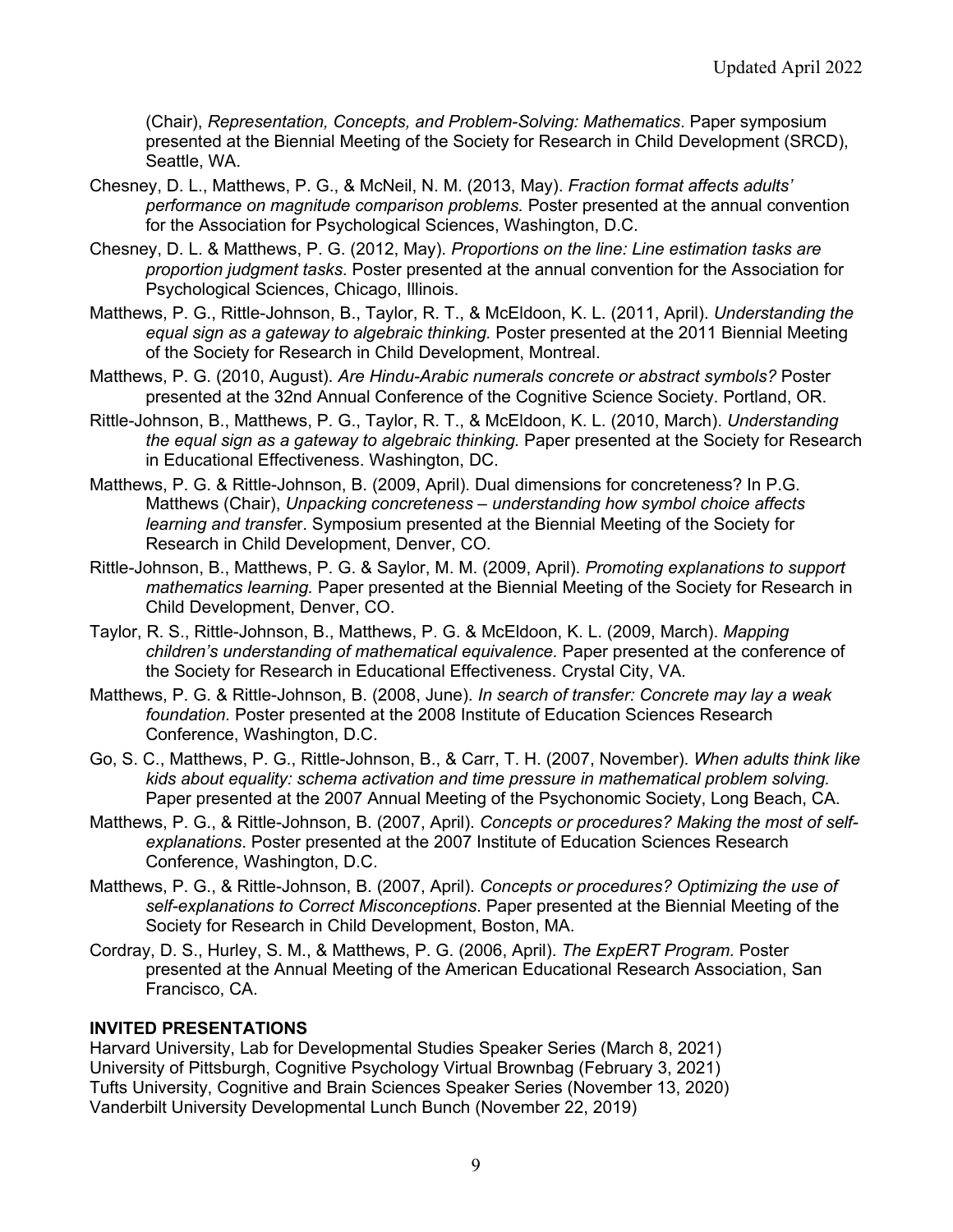Carnegie Mellon PIERS Educational Research Speaker Series (February 4, 2019) University of Maryland Cognitive Science Colloquium (October 18, 2018).

- Northwestern University (January 16, 2018). Are Fractions Natural Numbers, Too? Perceptual foundations for understanding numerical magnitudes.
- University of Chicago Developmental Brownbag (April 10, 2017). Are Fractions Natural Numbers, Too? Perceptual Foundations for Understanding Numerical Magnitudes.
- SESAME Workshop, UC Berkeley (March 7, 2016). An Eye for Ratio Processing: A Perceptual Route to Relational Thinking?
- Wisconsin Center for Education Research 50th anniversary meeting (October 20, 2015). Leveraging the rational brain to promote fractions competence. With Hubbard, E. and & Rau, M. A.

## **CONFERENCE ORGANIZING RESPONSIBILITIES**

- Co-host with Sashank Varma and Edward Hubbard (July, 2017). 5<sup>th</sup> Annual Midwest Meeting on Mathematical Thinking, Minneapolis, MN.
- Co-host with Sashank Varma and Edward Hubbard (July, 2016). 4<sup>th</sup> Annual Midwest Meeting on Mathematical Thinking, Madison, WI.
- Co-organizer with Sashank Varma and Edward Hubbard (August, 2015). 3<sup>rd</sup> Annual Midwest Meeting on Mathematical Thinking, Minneapolis, MN.
- Co-host with Sashank Varma and Edward Hubbard (July, 2014). 2<sup>nd</sup> Annual Midwest Meeting on Mathematical Thinking, Madison, WI.
- Co-organizer with Sashank Varma (July, 2013). 1<sup>st</sup> Annual Midwest Meeting on Mathematical Thinking, Minneapolis, MN.

# **TEACHING**

Ed Psych 712, Graduate Diversity Seminar

Ed Psych 506, The Impact of Race and Gender: An Educational Psychologist's Perspective

- WCER Fellows Pro-Seminar, University of Wisconsin-Madison (Graduate level professional development seminar)
- Ed Psych 331, Development Childhood through Adolescence, University of Wisconsin-Madison (Undergraduate Level)
- Ed Psych 506, Exploring the Number Sense, University of Wisconsin-Madison (Undergraduate/Graduate Level)
- Ed Psych 711/925, The Development of Mathematical Thinking, University of Wisconsin-Madison (Graduate Level)
- Psy 301, Experimental Psychology I: Statistics, University of Notre Dame (Undergraduate Level)

# **MENTORING**

- Primary Doctoral Advisor for Ronald Hopkins (Fall 2014 Summer 2020), Rui Meng (Fall 2015 Spring 2018), Yunji Park (Fall 2016 – Present), Sarah Lord (Fall 2016 – Present), Alexandria Viegut (Fall 2017 – Present); and Robert Quintana (Fall 2019 – Present)
- Masters or Prelim Committee Member for Hsun-yu Chan (2012), Jichan Kim (2014), Andrea Donovan (2014), Ryan Ziols (2015), Yorel Lashley (2016), Hannah Kang (2016), Elizabeth Toomarian (2016), John Binzak (2016), Sarah Brown (2016), Julie Johnson (2017), Lifan Yu (2017), Mary Cate Komoski (2017), Emma Lazaroff (2018), Rui Meng (2018), Brooke Wollner (2018), Menggou Jing (2019), Yunji Park (2019), Emma Lazaroff (2019), Ron Hopkins, Alexandria Viegut, Isabella Starling-Alves, Aygul Hoffman
- Dissertation Committee Member for graduates Noelle Crooks (Psychology, 2014), Pooja Sidney (Psychology, 2016), Jichan Kim (Educational Psychology, 2016), Sonia Ibarra (Curriculum and Instruction, 2015), Fatih Dogan (Curriculum and instruction, 2015), Natalia Bailey (Curriculum and Instruction, 2017), Kelly Harrigan (Curriculum and Instruction, 2017), Yorel Lashley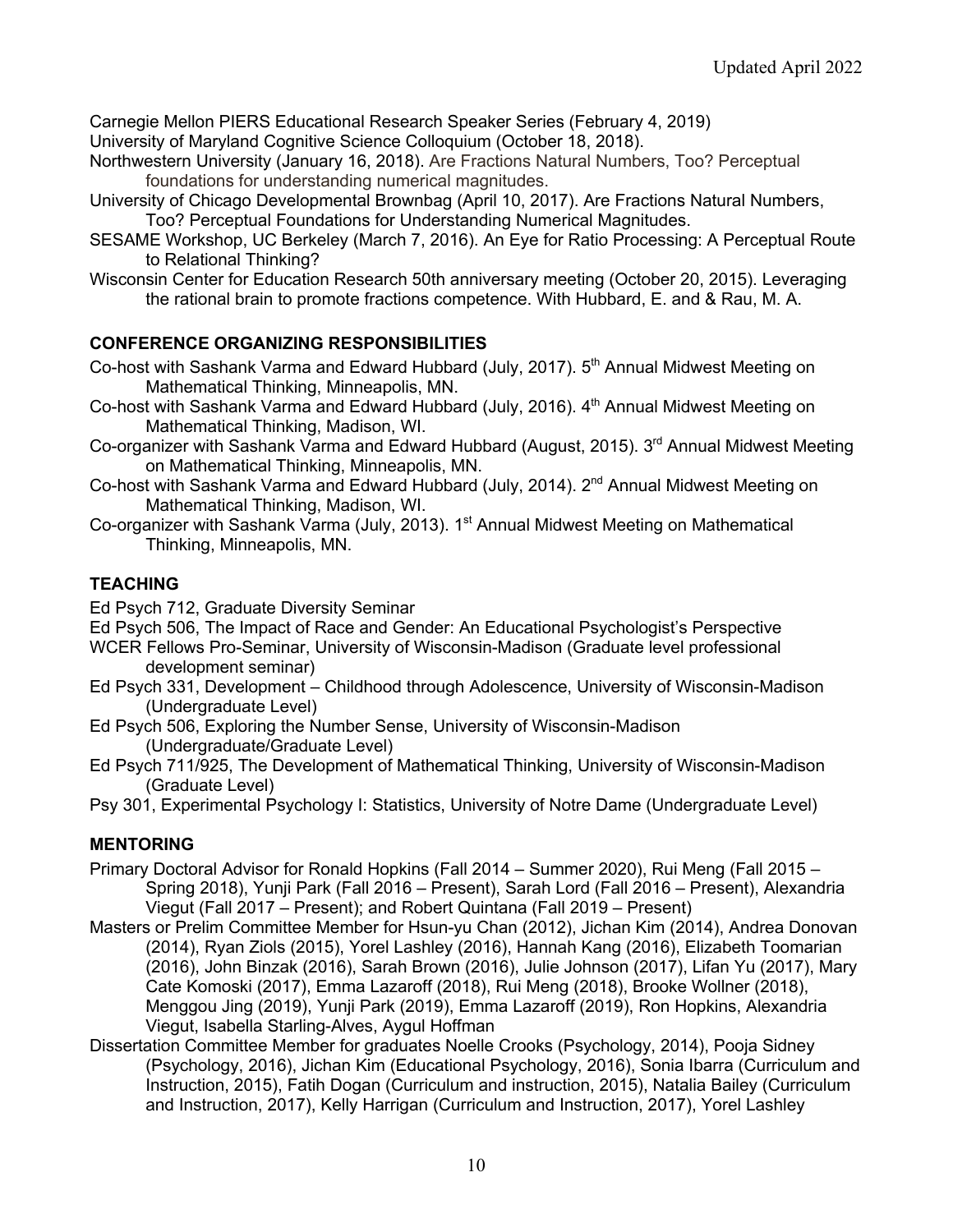(Educational Psychology, 2018), April Murphy (Psychology, 2018), Sarah Brown (Psychology, 2018), Elizabeth Toomarian (Educational Psychology,2018). Current students John Binzak (Educational Psychology), Dana Sorenson (Educational Psychology), Julie Johnson (Educaional Psychology) and Sarah Lord (Curriculum and Instruction).

Mentor for Postdoctoral Researcher Priya Kalra (co-mentored with Edward Hubbard), Emily Szkudlarek (co-mentored with Martha alilbali)

UW Undergraduate Research Scholar advisees

Brian Brito (2012), Catherine Finedore (2012), Kimberley Lense (2015); Sai Xiong (2016); Joao Catao (2017)

Mentor for University of Wisconsin Undergraduate Research Assistants, Typically 4-8 per semester. Mentor for Chancellor's Scholar Denzel Bibbs (Fall 2014 – Spring 2019)

#### **PROFESSIONAL SERVICE**

Associate Editor for *Journal of Research in Mathematics Education* (Fall 2019 – Present) Editorial Board Member for *Journal of Research in Mathematics Education* (Spring 2014 – Spring 2017)

Member, Wisconsin Education Research Advisory Council (2017 – Present)

Member, Wisconsin Minnesota Collaborative Consortium 10 Advisory board

Advisory Board Member, Rita Allen Foundation, Civic Science

Advisory Board Member, Reviewer Zero

Member, DPI Research Evaluation Partnership Workgroup (WI DPI + UW Madison)

Grant Reviewer

**IES** 

Basic Processes Panel Reviewer 2017 Basic Processes Standing Panel Reviewer 2018 – Present

NIH

LD Hub Panel Reviewer 2016

CP Panel Reviewer 2016

CP Panel Reviewer 2017

CP Panel Reviewer 2018

CP Panel Standing Reviewer 2019 – Present

**NSF** 

REESE Panel Reviewer 2012 ECR Panel Reviewer 2015 Ad Hoc Reviewer 2016 Ad Hoc Reviewer 2017 ECR Panel Reviewer 2018 ECR Panel Reviewer 2019

## Ad hoc manuscript reviewer for

Acta Psychologica; American Educational Research Association; AERA Open; British Journal of Developmental Psychology; Canadian Journal of Experimental Psychology; Child Development; Cognitive Science Society; Cognitive Science; Cognitive Development; Developmental Psychology; Developmental Science; Educational Studies in Mathematics; Educational Psychology Review;